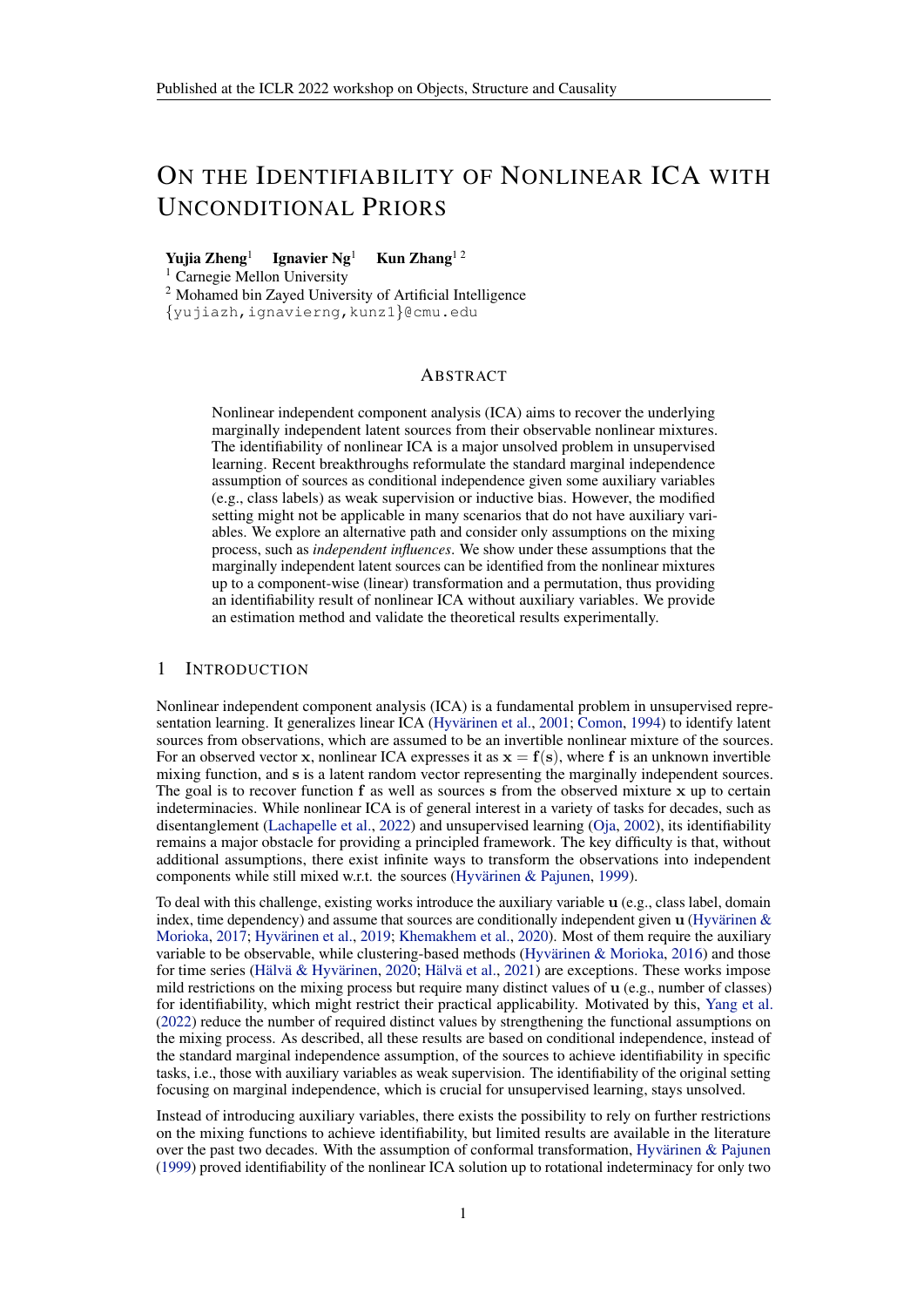sources. Another result is shown for the mixture that consists of component-wise nonlinearities added to a linear mixture [\(Taleb & Jutten,](#page-6-2) [1999\)](#page-6-2). MND [\(Zhang & Chan,](#page-6-3) [2008\)](#page-6-3) improves the performance of separation by preferring solutions with high linearity, while no identifiability result is given.

In this work, we aim to show the identifiability of nonlinear ICA with unconditional priors under specific conditions. We show that without any kind of auxiliary variables, the latent sources can be identified from nonlinear mixtures up to a component-wise invertible transformation and a permutation under assumptions on the mixing process. Specifically, we study the following conditions on the mixing process: (1) the influence of each source on the observed variables is independent of each other in a non-statistical sense, and (2) factorial Jacobian determinant (e.g., volume-preserving transformation). Different from existing works relying on weak supervision of auxiliary variables (observable or not), we establish an identifiability result in a fully unsupervised setting, which is within the original setting of ICA that is based on marginal independence of the latent sources.

In particular, our work is consistent with previous results on ruling out specific spurious solutions [\(Gresele et al.,](#page-5-10) [2021\)](#page-5-10) and reducing the number of required values of auxiliary variable [\(Yang et al.,](#page-6-1)  $2022$ ) by restricting mixing function f. Besides, we show that the component-wise indeterminacy can be further reduced to the component-wise linear transformations if the true sources are assumed to be Gaussian. This work opens up the possibility of fully identifiable nonlinear ICA under the standard marginal independence assumption. We validate our theoretical claims experimentally.

## 2 NONLINEAR ICA WITH UNCONDITIONAL PRIORS

In this section, we present two identifiability results for nonlinear ICA with unconditional priors. Instead of introducing any type of auxiliary variables or side information, we consider conditions only on the mixing process, which are rather natural in specific real-world scenarios.

#### <span id="page-1-2"></span>2.1 IDENTIFIABILITY OF NONLINEAR ICA

We consider the following data-generating process of nonlinear ICA

$$
p_{s}(s) = \prod_{i=1}^{n} p_{s_i}(s_i),
$$
\n(1)

<span id="page-1-0"></span>
$$
\mathbf{x} = \mathbf{f}(\mathbf{s}),\tag{2}
$$

where *n* denotes the number of latent sources,  $\mathbf{x} = (x_1, \dots, x_n)$  denotes the observed random vector,  $\mathbf{s} = (s_1, \dots, s_n)$  is the latent random vector representing the marginally independent sources,  $p_{s_i}$  is the marginal probability density function (pdf) of the *i*-th source  $s_i$ ,  $p_s$  is the joint pdf, and  $f : s \rightarrow x$ denotes a nonlinear mixing function. Different from previous works for identifiable nonlinear ICA, sources s do not need to be mutually conditionally independent given an auxiliary variable. Instead, our setting is consistent with the traditional ICA problem based on a general marginal independence assumption of sources. Besides, no particular form of the source distribution is assumed at this point, which is similar to [\(Yang et al.,](#page-6-1) [2022\)](#page-6-1) and different from the works that directly assume an exponential family (Hyvärinen et al., [2019;](#page-5-5) Hälvä & Hyvärinen, [2020;](#page-5-8) [Lachapelle et al.,](#page-5-2) [2022\)](#page-5-2).

Let  $g : x \to \hat{s}$  be the estimated unmixing function with  $\hat{s} = (\hat{s}_1, \dots, \hat{s}_n)$  being the marginally independent estimated sources. Denoting by  $J_g$  the Jacobian matrix of  $g$ , we set its columns to be orthogonal to each other and have equivalent euclidean norm, which can be written as  $J_g(x)$  =  $O(x)\lambda(x)$ , where  $O(x)$  is an orthogonal matrix and  $\lambda(x)$  is a scalar. This is consistent with the pairwise uncorrelatedness between columns of the Jacobian after centering. We assume that the distribution of the estimated sources  $\hat{s}$  follows a factorial multivariate Gaussian:

<span id="page-1-1"></span>
$$
p_{\hat{\mathbf{s}}}(\hat{\mathbf{s}}) = \prod_{i=1}^{n} \frac{1}{Z_i} \exp\left(-\theta_{i,1}\hat{s}_i - \theta_{i,2}\hat{s}_i^2\right),\tag{3}
$$

where  $Z_i > 0$  is a constant. The sufficient statistics  $\theta_{i,1} = -\frac{\mu_i}{\sigma_i^2}$  and  $\theta_{i,2} = \frac{1}{2\sigma_i^2}$  are assumed to be linearly independent. We set the variances  $\sigma_i^2$  to be distinct without loss of generality, which can be placed as a constraint during the estimation process as the sufficient statistics of the estimated distribution are trainable. It is noteworthy that regularization on the estimating process is not assumption on the true generating process. The main result is as follows: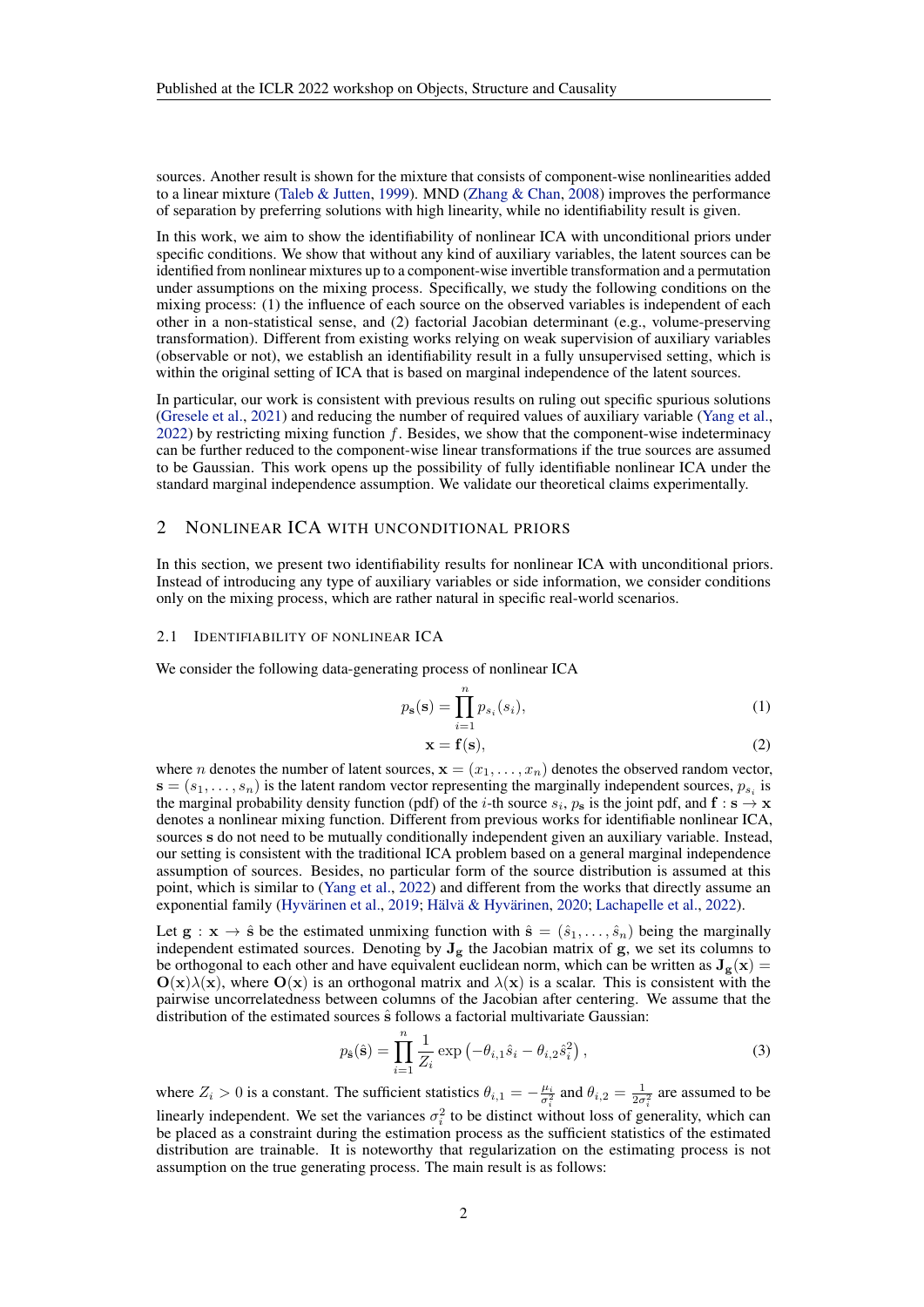<span id="page-2-2"></span><span id="page-2-1"></span>Proposition 2.1. *Consider the model defined in Eqs. [1-](#page-1-0)[3.](#page-1-1) Assume*

- *i. (Independent Influences): The influence of each source on the observed variables is independent of each other, i.e., each partial derivative* ∂f/∂s<sup>i</sup> *is independent of the other sources and their influences in a non-statistical sense.*
- *ii. The mixing function* f *and its inverse are twice differentiable.*
- <span id="page-2-0"></span>iii. The Jacobian determinant of mixing function can be factorized as  $\det(\mathbf{J_f}(\mathbf{s})) = \prod_{i=1}^n y_i(s_i)$ *,* where  $y_i$  is a function that depends only on  $s_i$ . Note that volume-preserving transformation *is a special case when*  $y_i(s_i) = 1, i = 1, \ldots, n$ .

*Then function*  $h := g \circ f$  *is a composition of a component-wise invertible transformation and a permutation.*

The proof is provided in Appendix [A.1.](#page-7-0) Note that some part of the proof technique is inspired by or based on [Yang et al.](#page-6-1) [\(2022\)](#page-6-1). To build intuition, one can consider a filmmaking process in a safari park, of which the main characters are wild animals. The task of the boom operators here is to record the sound of animals. As there are many animals and microphones, the mixing (recording) process is highly dependent on the relative positions between them. Thus, the animal (source  $s_i$ ), loosely speaking, influences the recording (mixing function f) through its position. The moving direction and speed of them can be loosely interpreted as the partial derivative w.r.t. the *i*-th source, i.e.  $\partial f/\partial s_i$ . Assuming that the wild animals are not cooperative enough to fine-tune their positions and speeds for a better recording and the safari park is not crowded, the influences of animals on the recording are generated independently by them in the sense that they are not affected by the others while moving. As a result of that generating process, the column vectors of the Jacobian of the mixing function are uncorrelated with each other and the partial derivative w.r.t. to each source is independent of other sources. Other practical scenarios include fields that adopt independent influences in process like orthogonal coordinate transformations [\(Gresele et al.,](#page-5-10) [2021\)](#page-5-10), such as dynamic control [\(Mistry et al.,](#page-6-4) [2010\)](#page-6-4) and structural geology [\(De Paor,](#page-5-11) [1983\)](#page-5-11).

Besides, similar notion of independent influences may be fundamental to tasks related to representation learning. Taking visual representation for instance, the process of generating observable images from latent semantics, e.g., drawing when thinking of specific objects or digital rendering, might be naturally a set of independent mechanisms [\(Rao & Ruderman,](#page-6-5) [1998\)](#page-6-5). This is somehow consistent with the empirical results in previous works that flow-based generative models [\(Sorrenson et al.,](#page-6-6) [2020\)](#page-6-6) and variational autoencoders [\(Khemakhem et al.,](#page-5-6) [2020\)](#page-5-6) are able to reconstruct real-world images pretty well, even when it is not clear whether the generative process satisfies their assumptions on the auxiliary variables (e.g., sufficient variability) because the true real-world generating process is always unknown. Thus we believe that the requirement of auxiliary variables might not be necessary in some cases, especially when the true generating process consists of a set of independent mechanisms.

Having said that, a violation of the assumption of independent influences in real-world scenarios could be ascribed to a deliberate global adjustment of sources. For example, cinema audio systems are carefully adjusted to achieve a homogeneous sound effect on every audience. The position and orientation of each speaker are fine-tuned according to the others. In this case, it may be difficult to distinguish the influences from different speakers because of the fine-tuning. This may lead to a high degree of multicollinearity across the columns of Jacobian, thus violating the assumption of independent influences. Other possible violations can also be found in similar scenarios where the influences from different sources are fine-tuned in order to achieve homogeneity (e.g., the cocktail party problem described by [Gresele et al.](#page-5-10) [\(2021\)](#page-5-10)), or in an unlikely scenario where the mixing process is naturally component-wise (e.g., an autoregressive model [\(Papamakarios et al.,](#page-6-7) [2021\)](#page-6-7)). Future works include validating the proposed conditions in complicated real-world tasks.

Regarding Assumption [\(iii\)](#page-2-0), we first note that mixing functions with factorial Jacobian determinants are of a much wider range as compared to component-wise transformations. To see this, a straightforward example is the volume-preserving transformation, which has been widely adopted in generative models like those based on flows [\(Zhang et al.,](#page-6-8) [2021\)](#page-6-8). In fact, all transformations with constant Jacobian determinant can be factorized w.r.t. the sources, which, generally speaking, are not component-wise. Besides, there exists other non-volume-preserving transformations with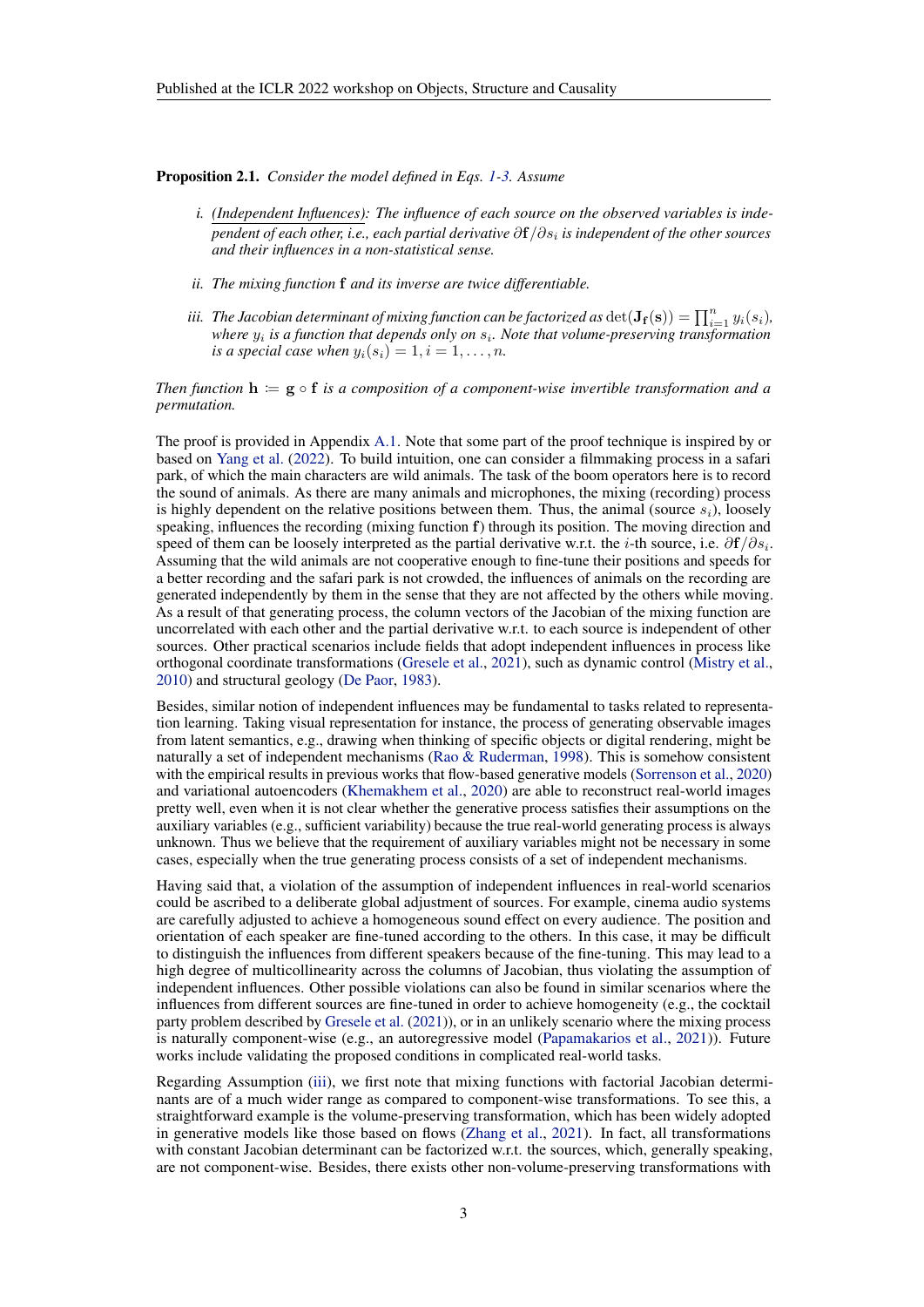factorial Jacobian determinant,<sup>[1](#page-3-0)</sup> as demonstrated by the empirical results in [Yang et al.](#page-6-1) [\(2022\)](#page-6-1), though our current knowledge of this type of function is rather limited. Moreover, the volume-preserving assumption has been demonstrated by [Sorrenson et al.](#page-6-6) [\(2020\)](#page-6-6); [Yang et al.](#page-6-1) [\(2022\)](#page-6-1) to be helpful to weaken the requirement of auxiliary variables, specifically by reducing the number of required labels. Our work takes this further by imposing a weaker version, i.e., Assumption (iii), which, together with the other constraints, removes the need for any auxiliary variable.

Proposition [2.1](#page-2-1) demonstrates the possibility of the identifiability of nonlinear ICA while maintaining the standard mutually marginal independence assumption of sources. This is consistent with the original setting of ICA and plays an important role in a more general range of unsupervised learning tasks, compared to previous works relying on conditional independence given auxiliary variables. In fact, one may modify Proposition [2.1](#page-2-1) to consider the generating process based on auxiliary variables by imposing similar restrictions on the mixing process. Different from previous works (Hyvärinen [& Morioka,](#page-5-7) [2016;](#page-5-7) [2017;](#page-5-4) Hyvärinen et al., [2019;](#page-5-5) [Lachapelle et al.,](#page-5-2) [2022;](#page-5-2) [Yang et al.,](#page-6-1) [2022\)](#page-6-1), this extension removes common restrictions on the required auxiliary variables, such as the number of distinct values (e.g., labels), non-proportional variances, or sufficient variability. Therefore, although our main result (Proposition [2.1\)](#page-2-1) focuses on nonlinear ICA with unconditional priors, it provides potential insight into improving the flexibility of utilizing the auxiliary variable when it is available. As a trade-off, the additional assumptions on the mixing process might limit its usage.

#### 2.2 IDENTIFIABILITY UP TO COMPONENT-WISE LINEAR TRANSFORMATION

Most works in nonlinear ICA focus on identifiability up to a component-wise invertible transformation and a permutation (Hyvärinen & Morioka, [2016;](#page-5-7) Hyvärinen et al., [2019;](#page-5-5) Hälvä & Hyvärinen, [2020;](#page-5-8) [Khemakhem et al.,](#page-5-6) [2020\)](#page-5-6), which is also called *permutation-identifiability* in the literature of disentanglement [\(Lachapelle et al.,](#page-5-2) [2022\)](#page-5-2). This indeterminacy is trivial compared to the fundamental nonuniqueness of nonlinear ICA (Hyvärinen  $\&$  Pajunen, [1999\)](#page-5-3) and is analogous to the indeterminacy involving rescaling and permutation in linear ICA (Hyvärinen  $\&$  Pajunen, [1999\)](#page-5-3). Recently, [Yang](#page-6-1) [et al.](#page-6-1) [\(2022\)](#page-6-1) provided an identifiability result based on auxiliary variables that further reduces the indeterminacy of the component-wise nonlinear transformation to a linear one. Inspired by it, the following result provides the identifiability conditions of nonlinear ICA up to a component-wise linear transformation with unconditional priors. This reduced indeterminacy could give rise to a more informative disentanglement and opens up the possibility for further improving the quality of recovery with only element-wise linear operations, such as the Hadamard product. The result is formally stated as follows, with a proof provided in Appendix [A.2.](#page-9-0)

<span id="page-3-2"></span>Proposition 2.2. *Besides the assumptions in Proposition [2.1,](#page-2-1) assume that the source distribution*  $p_s(s)$  *is a factorial multivariate Gaussian and function* f *is volume-preserving. Then*  $h := g \circ f$  *is a composition of a component-wise linear transformation and a permutation.*

## 3 EXPERIMENTS

Setup. Based on the proposed results, we use a volume-preserving flow to recover the sources up to the indeterminacies mentioned in Section [2.1.](#page-1-2) Similar to [\(Gresele et al.,](#page-5-10) [2021\)](#page-5-10), we consider a regularized maximum likelihood estimation to enforce orthogonality between columns of the Jacobian. Differently, we propose an objective to unify the norm of columns in the estimation, which, with a slight abuse of notation, is as follows:

$$
\mathcal{L}(\mathbf{g}; \mathbf{x}) = \mathbb{E}_{\mathbf{x}} \left[ \log p_{\mathbf{g}}(\mathbf{x}) - \lambda_1 \left( n \log \left( \frac{1}{n} \sum_{i=1}^n \left\| \frac{\partial \mathbf{g}}{\partial x_i} \right\|_2 \right) - \log |\det (\mathbf{J}_{\mathbf{g}}(\mathbf{x}))| \right) \right],
$$

where  $\lambda_1$  is a regularization parameter and  $\|\cdot\|_2$  denotes the Euclidean norm. The following proposition summarizes its related properties:

<span id="page-3-1"></span>Proposition 3.1. *The following inequality holds*

$$
n \log \left( \frac{1}{n} \sum_{i=1}^{n} \left\| \frac{\partial \mathbf{g}}{\partial x_i} \right\|_2 \right) - \log \left| \det(\mathbf{J}_{\mathbf{g}}(\mathbf{x})) \right| \ge 0,
$$

<span id="page-3-0"></span><sup>&</sup>lt;sup>1</sup>A toy example: the Jacobian determinant of mixing function w.r.t.  $(x_1 = \frac{as_1s_2}{a+bs_2}, x_2 = \frac{bs_1}{b+as_2} )$  is  $abs_1$ , where  $a, b \neq 0$  are some constants.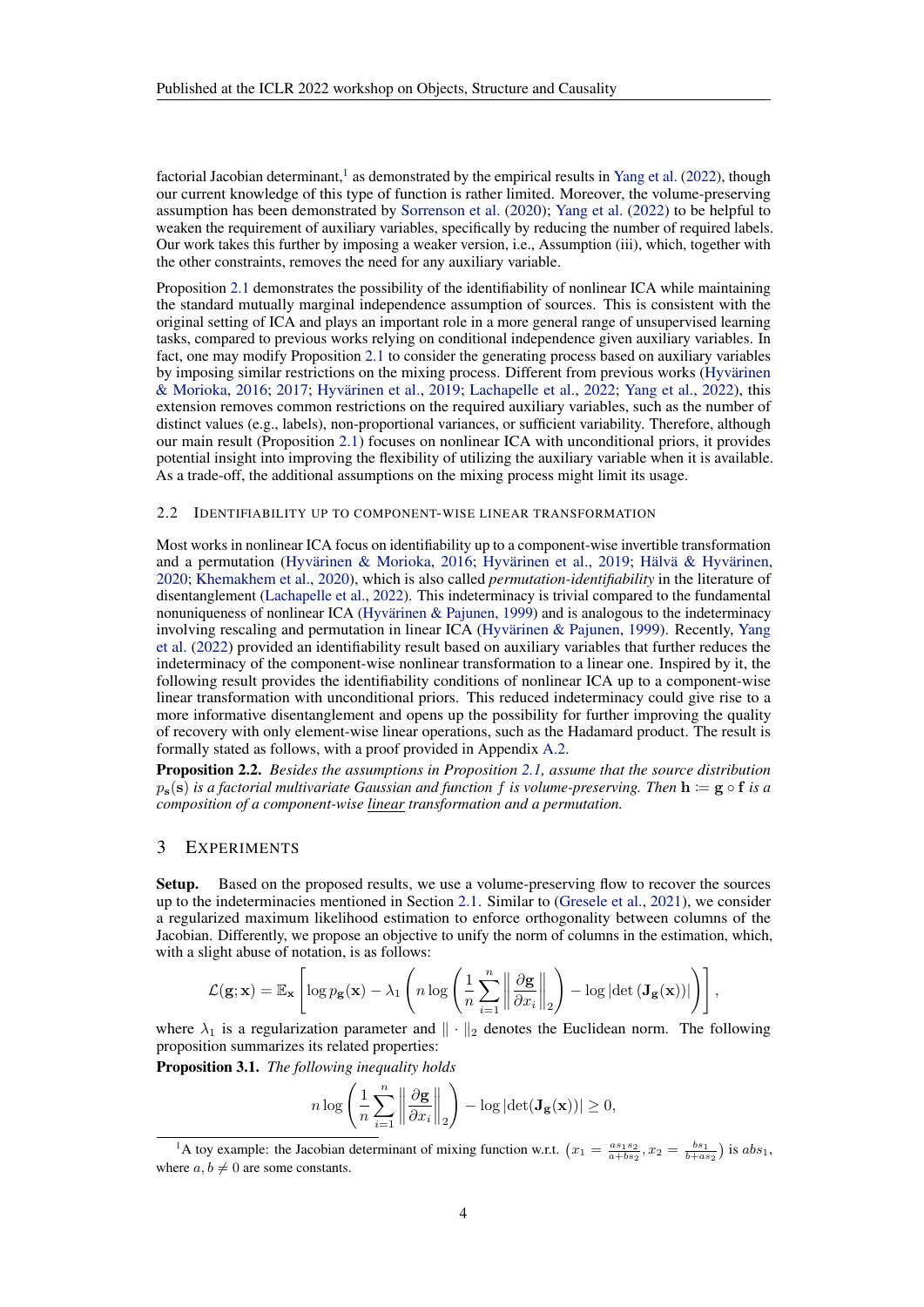<span id="page-4-1"></span>

Figure 2: Pearson correlation matrices between the ground-truth and the recovered sources.

*with equality iff.*  $J_g(x) = O(x)\lambda(x)$ *, where*  $O(x)$  *is an orthogonal matrix and*  $\lambda(x)$  *is a scalar.* 

The proof is provided in Appendix [3.1.](#page-3-1) We train a volume-preserving flow to maximize  $\mathcal{L}(g; x)$ .

We conduct an ablation study to verify the necessity of the proposed assumptions. Specifically, we focus on the two major conditions, i.e., independent influences and factorial change of the volume. We train a volume-preserving flow to maximize the likelihood, which constrains the Jacobian determinant of GLOW [\(Kingma & Dhariwal,](#page-5-12) [2018\)](#page-5-12). For non-volumepreserving transformations, we use the original version of GLOW instead. The observational data are generated according to the required assumptions, as detailed in Appendix [B.](#page-10-0)

<span id="page-4-0"></span>

Results. Results for each model are summarised in Figure [1.](#page-4-0) We construct each model as follows: *(Full)* Influences are mutually independent and transformations are volume-preserving; *(VP)* Compared to *Full*, the assumption of independent influ-

Figure 1: MCC when part of the conditions are not satisfied  $(n = 5)$ .

ences is violated; *(NVP)* Compared to *VP*, (un)mixing functions are not volume-preserving. One observes that when the proposed assumptions are fully satisfied (*Full*), our model achieves the highest mean correlation coefficient (MCC) on average. Besides, according to the decline of performance after violating each of these conditions, the necessity of them appears to be supported. The visualization of the Pearson correlation matrices is shown in Figure [2.](#page-4-1)

## 4 CONCLUSION

We provide an identifiability result for nonlinear ICA with unconditional priors. In particular, we prove that the i.i.d. latent sources, under certain assumptions, can be recovered up to a componentwise invertible transformation and a permutation with only conditions on the nonlinear mixing process. Therefore it may stay closer to the original notion of ICA that is based on the marginal independence assumption of latent sources, while previous works rely on conditional independence on auxiliary variables as weak supervision or inductive bias. Besides, by further assuming the Gaussianity of sources, we prove that the indeterminacy of the component-wise transformation can be reduced to a component-wise linear transformation, which sheds light on potential further optimizations by element-wise linear operations. By including the auxiliary variable but without common constraints on it, our results may provide flexibility in specific scenarios when auxiliary variables are available.

Limitation and discussion. Although our identifiability result removes the need for auxiliary variables, the assumptions on the mixing process may restrict its usage in specific scenarios as discussed in Section [2.1.](#page-1-2) This is inevitably a trade-off between introducing auxiliary variables and imposing restrictions on the mixing process in order to achieve the identifiability, whose practical usage depends on the scenario and information available. It is worth noting that [Gresele et al.](#page-5-10) [\(2021\)](#page-5-10) assumed orthogonality, conformal map and the others in order to rule out two specific types of spurious solutions (i.e., Darmois construction [\(Darmois,](#page-5-13) [1951\)](#page-5-13) and "rotated-Gaussian" MPAs [\(Locatello et al.,](#page-6-9) [2019\)](#page-6-9)) without introducing auxiliary variables. Our future work includes validating the proposed conditions in complicated real-world tasks and generalizing some of them.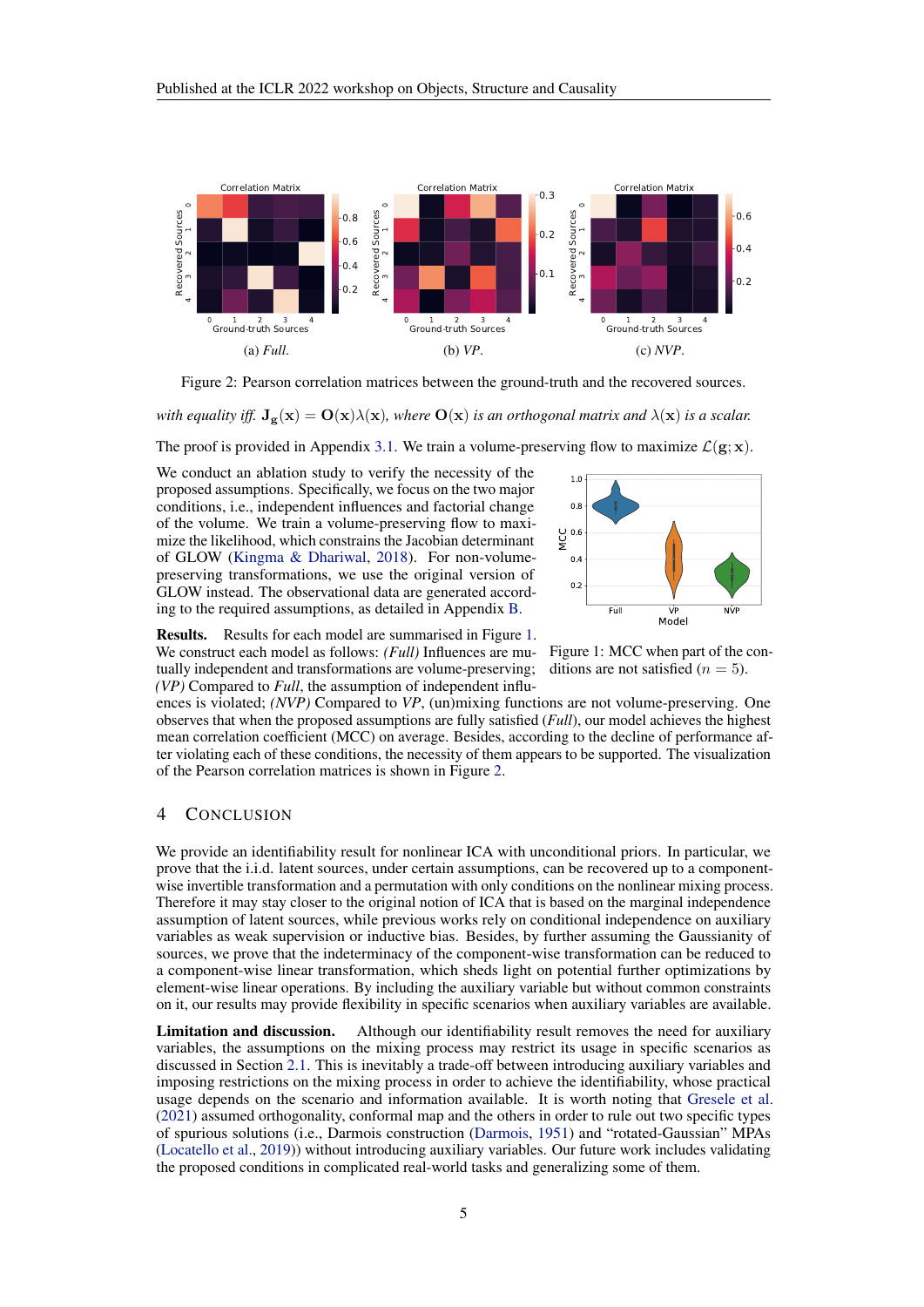## ACKNOWLEDGEMENTS

We thank the anonymous reviewers for their constructive comments and helpful criticisms. This work was supported in part by the National Institutes of Health (NIH) under Contract R01HL159805, by the NSF-Convergence Accelerator Track-D award #2134901, by the United States Air Force under Contract No. FA8650-17-C7715, and by a grant from Apple. The NIH or NSF is not responsible for the views reported in this paper.

#### **REFERENCES**

- <span id="page-5-1"></span>Pierre Comon. Independent component analysis, a new concept? *Signal processing*, 36(3):287–314, 1994.
- <span id="page-5-13"></span>G Darmois. Analyse des liaisons de probabilite. In ´ *Proc. Int. Stat. Conferences 1947*, pp. 231, 1951.
- <span id="page-5-11"></span>Declan G De Paor. Orthographic analysis of geological structures—I. deformation theory. *Journal of Structural Geology*, 5(3-4):255–277, 1983.
- <span id="page-5-15"></span>Laurent Dinh, Jascha Sohl-Dickstein, and Samy Bengio. Density estimation using Real NVP. *arXiv preprint arXiv:1605.08803*, 2016.
- <span id="page-5-14"></span>Harley Flanders. Liouville's theorem on conformal mapping. *Journal of Mathematics and Mechanics*, 15(1):157–161, 1966.
- <span id="page-5-10"></span>Luigi Gresele, Julius von Kügelgen, Vincent Stimper, Bernhard Schölkopf, and Michel Besserve. Independent mechanism analysis, a new concept? *Advances in Neural Information Processing Systems*, 2021.
- <span id="page-5-8"></span>Hermanni Hälvä and Aapo Hyvärinen. Hidden markov nonlinear ICA: Unsupervised learning from nonstationary time series. In *Conference on Uncertainty in Artificial Intelligence*, pp. 939–948. PMLR, 2020.
- <span id="page-5-9"></span>Hermanni Hälvä, Sylvain Le Corff, Luc Lehéricy, Jonathan So, Yongjie Zhu, Elisabeth Gassiat, and Aapo Hyvärinen. Disentangling identifiable features from noisy data with structured nonlinear ICA. *Advances in Neural Information Processing Systems*, 34, 2021.
- <span id="page-5-7"></span>Aapo Hyvärinen and Hiroshi Morioka. Unsupervised feature extraction by time-contrastive learning and nonlinear ICA. *Advances in Neural Information Processing Systems*, 29:3765–3773, 2016.
- <span id="page-5-4"></span>Aapo Hyvarinen and Hiroshi Morioka. Nonlinear ICA of temporally dependent stationary sources. ¨ In *International Conference on Artificial Intelligence and Statistics*, pp. 460–469. PMLR, 2017.
- <span id="page-5-3"></span>Aapo Hyvärinen and Petteri Pajunen. Nonlinear independent component analysis: Existence and uniqueness results. *Neural networks*, 12(3):429–439, 1999.
- <span id="page-5-0"></span>Aapo Hyvarinen, Juha Karhunen, and Erkki Oja. Independent component analysis. ¨ *John Wiley & Sons, Inc*, 2001.
- <span id="page-5-5"></span>Aapo Hyvärinen, Hiroaki Sasaki, and Richard Turner. Nonlinear ICA using auxiliary variables and generalized contrastive learning. In *International Conference on Artificial Intelligence and Statistics*, pp. 859–868. PMLR, 2019.
- <span id="page-5-6"></span>Ilyes Khemakhem, Diederik Kingma, Ricardo Monti, and Aapo Hyvarinen. Variational autoencoders ¨ and nonlinear ICA: A unifying framework. In *International Conference on Artificial Intelligence and Statistics*, pp. 2207–2217. PMLR, 2020.
- <span id="page-5-12"></span>Durk P Kingma and Prafulla Dhariwal. Glow: Generative flow with invertible 1x1 convolutions. *Advances in neural information processing systems*, 31, 2018.
- <span id="page-5-2"></span>Sébastien Lachapelle, Pau Rodríguez López, Yash Sharma, Katie Everett, Rémi Le Priol, Alexandre Lacoste, and Simon Lacoste-Julien. Disentanglement via mechanism sparsity regularization: A new principle for nonlinear ICA. *Conference on Causal Learning and Reasoning*, 2022.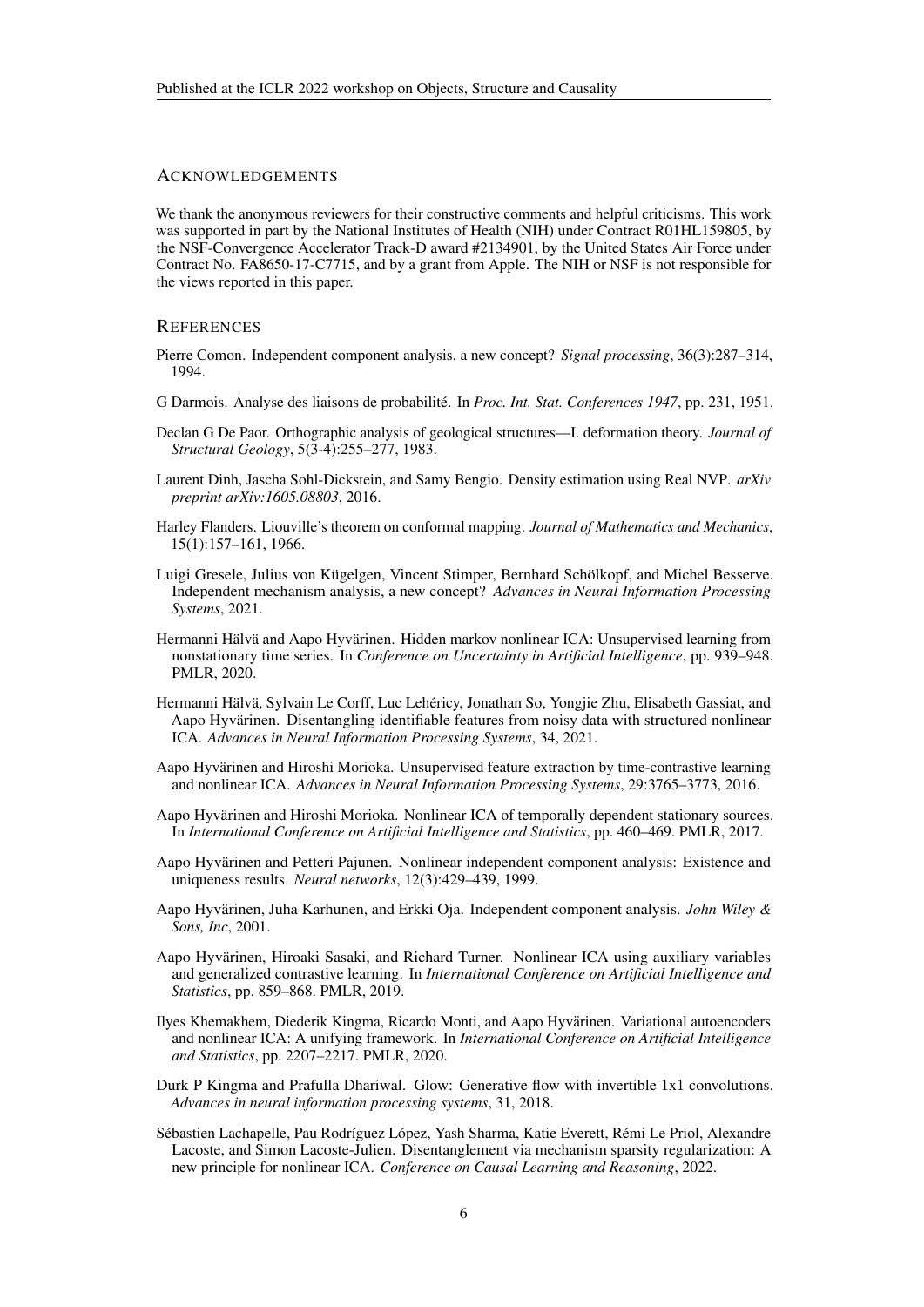- <span id="page-6-9"></span>Francesco Locatello, Stefan Bauer, Mario Lucic, Gunnar Raetsch, Sylvain Gelly, Bernhard Scholkopf, ¨ and Olivier Bachem. Challenging common assumptions in the unsupervised learning of disentangled representations. In *international conference on machine learning*, pp. 4114–4124. PMLR, 2019.
- <span id="page-6-4"></span>Michael Mistry, Jonas Buchli, and Stefan Schaal. Inverse dynamics control of floating base systems using orthogonal decomposition. In *2010 IEEE international conference on robotics and automation*, pp. 3406–3412. IEEE, 2010.
- <span id="page-6-0"></span>Erkki Oja. Unsupervised learning in neural computation. *Theoretical computer science*, 287(1): 187–207, 2002.
- <span id="page-6-7"></span>George Papamakarios, Eric Nalisnick, Danilo Jimenez Rezende, Shakir Mohamed, and Balaji Lakshminarayanan. Normalizing flows for probabilistic modeling and inference. *Journal of Machine Learning Research*, 22(57):1–64, 2021.
- <span id="page-6-5"></span>Rajesh Rao and Daniel Ruderman. Learning lie groups for invariant visual perception. *Advances in neural information processing systems*, 11, 1998.
- <span id="page-6-6"></span>Peter Sorrenson, Carsten Rother, and Ullrich Köthe. Disentanglement by nonlinear ICA with general incompressible-flow networks (GIN). *arXiv preprint arXiv:2001.04872*, 2020.
- <span id="page-6-2"></span>Anisse Taleb and Christian Jutten. Source separation in post-nonlinear mixtures. *IEEE Transactions on signal Processing*, 47(10):2807–2820, 1999.
- <span id="page-6-10"></span>Lloyd N Trefethen and David Bau III. *Numerical linear algebra*, volume 50. Siam, 1997.
- <span id="page-6-1"></span>Xiaojiang Yang, Yi Wang, Jiacheng Sun, Xing Zhang, Shifeng Zhang, Zhenguo Li, and Junchi Yan. Nonlinear ICA using volume-preserving transformations. In *International Conference on Learning Representations*, 2022.
- <span id="page-6-3"></span>Kun Zhang and Laiwan Chan. Minimal nonlinear distortion principle for nonlinear independent component analysis. *Journal of Machine Learning Research*, 9(Nov):2455–2487, 2008.
- <span id="page-6-8"></span>Shifeng Zhang, Chen Zhang, Ning Kang, and Zhenguo Li. iVPF: Numerical invertible volume preserving flow for efficient lossless compression. In *Proceedings of the IEEE/CVF Conference on Computer Vision and Pattern Recognition*, pp. 620–629, 2021.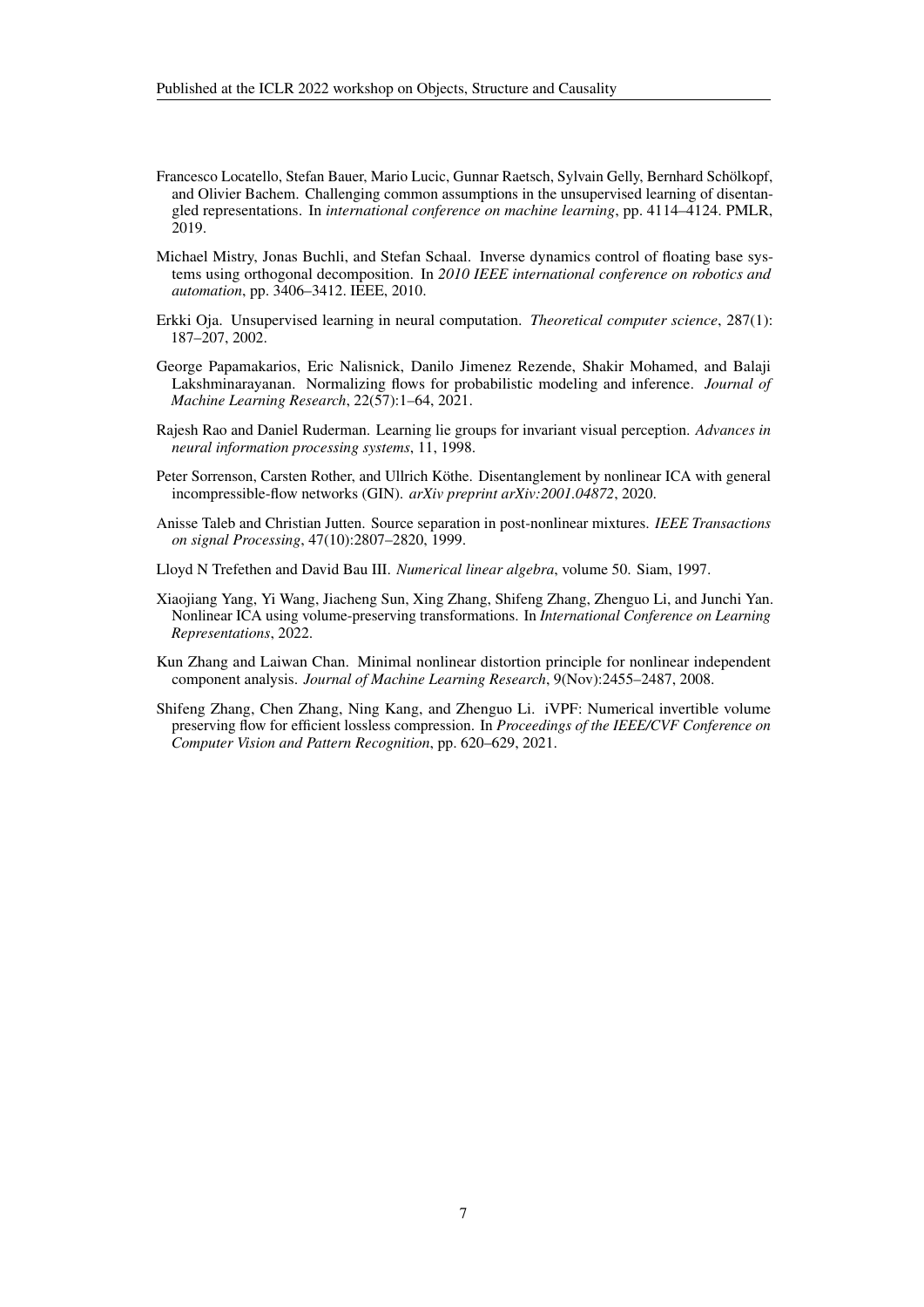## A PROOFS

#### <span id="page-7-0"></span>A.1 PROOF OF PROPOSITION [2.1](#page-2-1)

We restate the setup here. Consider the following data-generating process of nonlinear ICA

$$
p_{\mathbf{s}}(\mathbf{s}) = \prod_{i=1}^{n} p_{s_i}(s_i),
$$

$$
\mathbf{x} = \mathbf{f}(\mathbf{s}),
$$

where x denotes the observed random vector, s is the latent random vector representing the marginally independent sources,  $p_{s_i}$  is the marginal probability density function (pdf) of  $s_i$ ,  $p_s$  is the joint pdf, and  $f : s \rightarrow x$  denotes a nonlinear mixing function. We preprocess the observational data by centering the columns of the Jacobian of the mixing function. This could be achieved by applying a fixed transformation on the observational data that is equivalent to left multiplying the Jacobian of the mixing function with the centering matrix  $\mathbf{U} := \mathbf{I}_n - (1/n)\mathbf{1}\mathbf{1}^\top$ , where  $\mathbf{I}_n$  is the identity matrix of size  $n$  and 1 is the *n*-dimensional vector of all ones. After centering, according to the assumption of independent influences, the columns of the Jacobian matrix are uncorrelated and of zero-means, and thus orthogonal to each other  $2$ . Since the preprocessing transformation U is fixed w.r.t. no variables other than  $n$ , which is the fixed number of dimensions, it could always be recovered after reconstruction.

We assume that the distribution of the estimated sources  $\hat{s}$  follows a factorial multivariate Gaussian:

$$
p_{\hat{\mathbf{s}}}(\hat{\mathbf{s}}) = \prod_{i=1}^{n} \frac{1}{Z_i} \exp(-\theta_{i,1}\hat{s}_i - \theta_{i,2}\hat{s}_i^2),
$$

where  $Z_i > 0$  is a constant. The sufficient statistics  $\theta_{i,1} = -\frac{\mu_i}{\sigma_i^2}$  and  $\theta_{i,2} = \frac{1}{2\sigma_i^2}$  are assumed to be linearly independent. We set the variances  $\sigma_i^2$  to be distinct without loss of generality, which can be placed as a constraint during the estimation process as the sufficient statistics of the estimated distribution are trainable.

Our goal here is to show that function  $h = g \circ f$  is a composition of a permutation and a componentwise invertible transformation of sources. By using chain rule repeatedly, we write the Jacobian of function  $h := g \circ f$  as

<span id="page-7-2"></span>
$$
J_h(s) = J_{g \circ f}(s)
$$
  
=  $J_g(f(s))J_f(s)$   
=  $J_g(x)J_f(s)$   
=  $\hat{O}(x)\hat{\lambda}(x)O(s)D(s)$   
=  $\hat{\lambda}(x)\hat{O}(x)O(s)D(s)$ , (4)

where  $\hat{\lambda}(x)$  is a scalar,  $\hat{O}(x)$  and  $O(s)$  represent the corresponding orthogonal matrices, and  $D(s)$ denotes the corresponding diagonal matrix. The fourth equality follows from assumption [i.](#page-2-2)

Since  $J_h(s) = \lambda(x)\hat{O}(x)O(s)D(s)$  by Eq. [4](#page-7-2) and  $\hat{O}(x)O(s)$  is an orthogonal matrix, the columns of  $J<sub>h</sub>(s)$  are orthogonal to each other, i.e.,

$$
\mathbf{J}_{\mathbf{h}}(\mathbf{s})_{:,j}^{\top} \mathbf{J}_{\mathbf{h}}(\mathbf{s})_{:,k} = 0, \quad \forall j \neq k,
$$

where  $J_h(s)$ :, j is the j-th column of matrix  $J_h(s)$ . This can be rewritten as

<span id="page-7-3"></span>
$$
\sum_{i=1}^{n} \left( \frac{\partial h_i}{\partial s_j} \frac{\partial h_i}{\partial s_k} \right) = 0, \quad \forall j \neq k.
$$
 (5)

<span id="page-7-1"></span><sup>&</sup>lt;sup>2</sup>Similarly, [Gresele et al.](#page-5-10) [\(2021\)](#page-5-10) directly formalize the notion of Independent Mechanism Analysis as orthogonality of the columns of the Jacobian.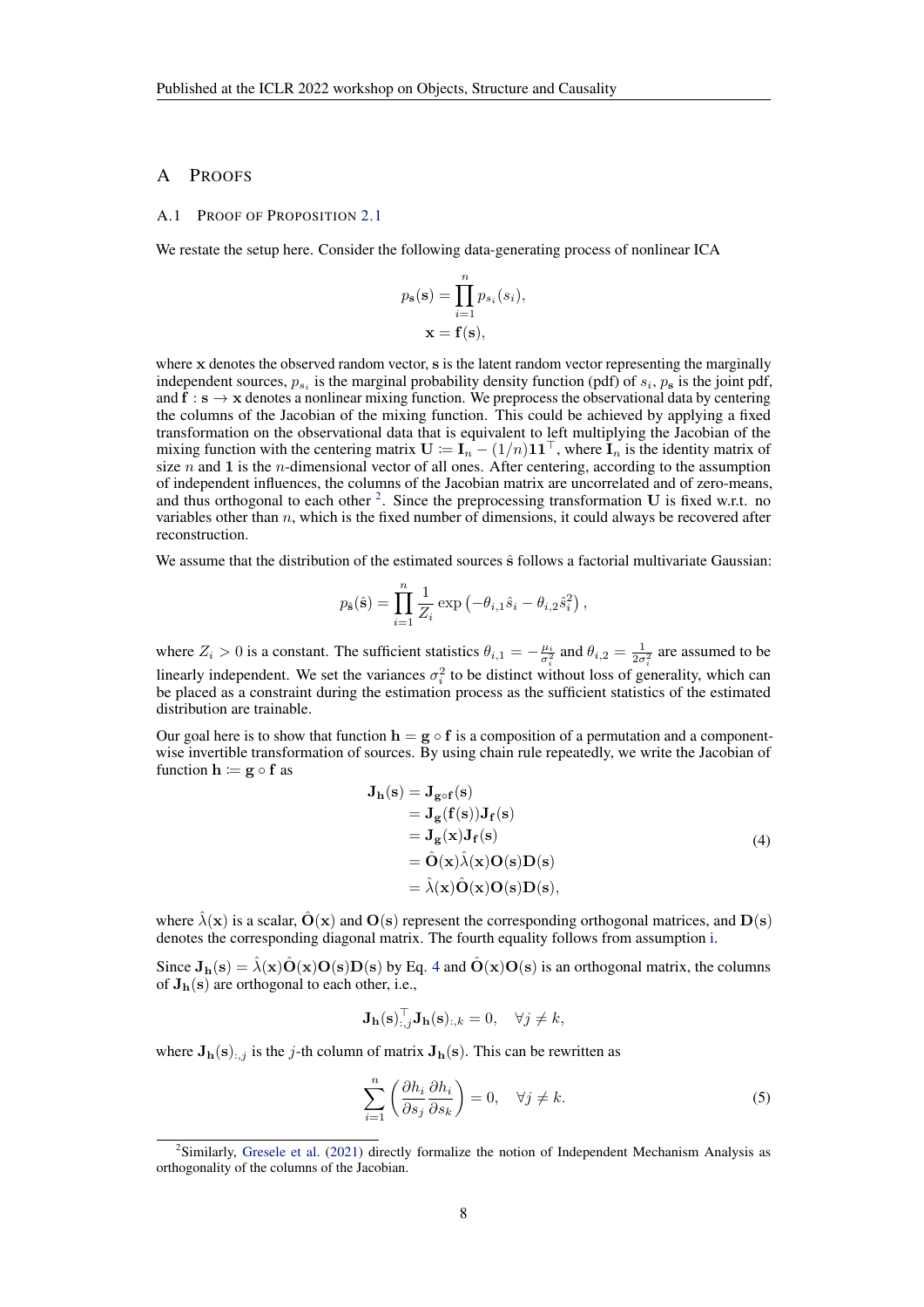By assumption, the components of the true sources s are mutually independent, while the estimated sources  $\hat{s}$  follows a multivariate Gaussian distribution:

<span id="page-8-0"></span>
$$
p_{s}(s) = \prod_{i=1}^{n} p_{s_i}(s_i),
$$
  
\n
$$
p_{\hat{s}}(\hat{s}) = \prod_{i=1}^{n} \frac{1}{Z_i} \exp(-\theta_{i,1}\hat{s}_i - \theta_{i,2}\hat{s}_i^2),
$$
\n(6)

where  $Z_i > 0$  is a constant. The sufficient statistics  $\theta_{i,1}$  and  $\theta_{i,2}$  are assumed to be linearly independent.

Applying the change of variable rule, we have  $p_s(s) = p_{\hat{s}}(\hat{s}) |\det(\mathbf{J}_h(s))|$ , which, by plugging in Eq. [6](#page-8-0) and taking the logarithm on both sides, yields

<span id="page-8-6"></span>
$$
\sum_{i=1}^{n} \log p_{s_i}(s_i) - \log |\det(\mathbf{J_h}(\mathbf{s}))| = -\sum_{i=1}^{n} (\theta_{i,1} h_i(\mathbf{s}) + \theta_{i,2} h_i(\mathbf{s})^2 + \log Z_i).
$$
 (7)

According to assumption iii, we have the factorization  $\det(\mathbf{J}_{\mathbf{h}}(\mathbf{s})) = \prod_{i=1}^{n} y_i(s_i)$ , where  $y_i$  is a function that depends only on  $s_i$ . This implies that

<span id="page-8-1"></span>
$$
\sum_{i=1}^{n} \left( \log p_{s_i}(s_i) - |y_i(s_i)| \right) = -\sum_{i=1}^{n} \left( \theta_{i,1} h_i(\mathbf{s}) + \theta_{i,2} h_i(\mathbf{s})^2 + \log Z_i \right). \tag{8}
$$

Taking second-order derivatives of both sides of Eq. [8](#page-8-1) w.r.t.  $s_j$  and  $s_k$  with  $j \neq k$ , we obtain

<span id="page-8-2"></span>
$$
\sum_{i=1}^{n} \left( (\theta_{i,1} + 2\theta_{i,2}h_i(\mathbf{s})) \frac{\partial^2 h_i}{\partial s_j \partial s_k} + 2\theta_{i,2} \frac{\partial h_i}{\partial s_j} \frac{\partial h_i}{\partial s_k} \right) = 0, \quad \forall j \neq k.
$$
 (9)

According to the assumption of independent influences as well as corresponding restriction on the estimating process, for all  $j \neq k$ , we have  $\frac{\partial^2 h_i}{\partial s_j \partial s_k} = 0$ . Since  $\theta_{i,1}$  and  $\theta_{i,2}$  are sufficient statistics of a multivariate Gaussian, we have  $\theta_{i,2} = \frac{1}{2\sigma_i^2}$ , where  $\sigma_i$  represents the standard deviation. Plugging it into Eq. [9](#page-8-2) yields

<span id="page-8-3"></span>
$$
\sum_{i=1}^{n} \left( \frac{1}{\sigma_i^2} \frac{\partial h_i}{\partial s_j} \frac{\partial h_i}{\partial s_k} \right) = 0, \quad \forall j \neq k.
$$
 (10)

Note that a similar formulation of Eq. [10](#page-8-3) is also derived and presented in Lemma 1 by [Yang et al.](#page-6-1) [\(2022\)](#page-6-1). The only difference is the term  $y_i(s_i)$ , which does not affect the formulation as it has no cross terms. Thus, based on Lemma 1 in [\(Yang et al.,](#page-6-1) [2022\)](#page-6-1), we can also obtain Eq. [10](#page-8-3) with the current assumptions or alternatively weaker ones.

Then, we define the following matrices:

<span id="page-8-4"></span>
$$
\Lambda_1 = \text{diag}\left(\frac{1}{\sigma_1^2}, \dots, \frac{1}{\sigma_n^2}\right),
$$
  
\n
$$
\Lambda_2 = \mathbf{I}_n,
$$
  
\n
$$
\Sigma(1, \mathbf{s}) = \text{diag}\left(\sum_{i=1}^n \frac{1}{\sigma_i^2} \left(\frac{\partial h_i}{\partial s_1}\right)^2, \dots, \sum_{i=1}^n \frac{1}{\sigma_i^2} \left(\frac{\partial h_i}{\partial s_n}\right)^2\right),
$$
  
\n
$$
\Sigma(2, \mathbf{s}) = \text{diag}\left(\sum_{i=1}^n \left(\frac{\partial h_i}{\partial s_1}\right)^2, \dots, \sum_{i=1}^n \left(\frac{\partial h_i}{\partial s_n}\right)^2\right).
$$
  
\n(11)

We rewrite Eq. [10](#page-8-3) and Eq. [5](#page-7-3) as

<span id="page-8-5"></span>
$$
\begin{cases} \mathbf{J}_{\mathbf{h}}(\mathbf{s})^{\top} \mathbf{\Lambda}_{1} \mathbf{J}_{\mathbf{h}}(\mathbf{s}) = \Sigma(1, \mathbf{s}), \\ \mathbf{J}_{\mathbf{h}}(\mathbf{s})^{\top} \mathbf{\Lambda}_{2} \mathbf{J}_{\mathbf{h}}(\mathbf{s}) = \Sigma(2, \mathbf{s}). \end{cases}
$$
(12)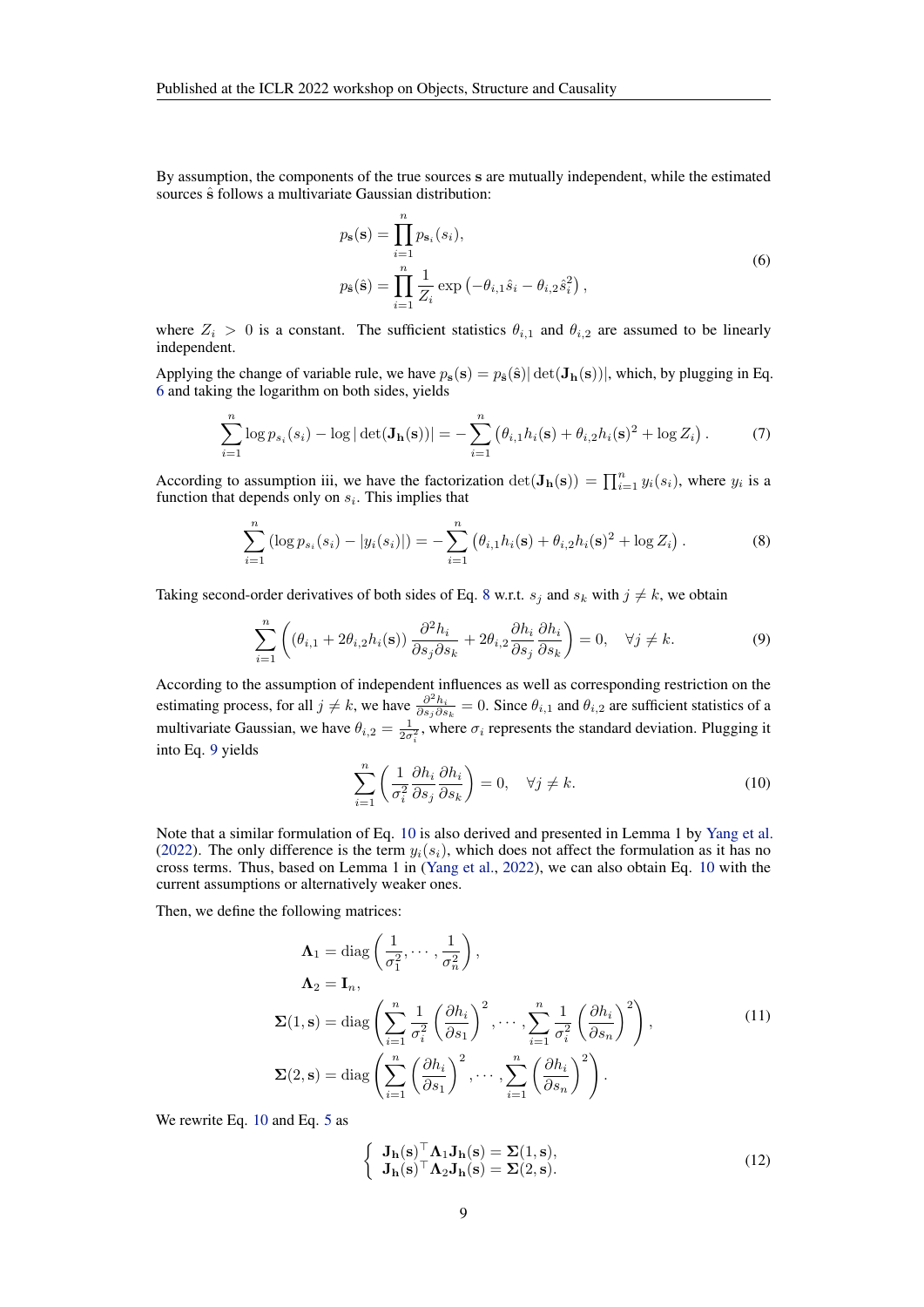Because all elements in matrices defined in Eq. [11](#page-8-4) are positive, we can take sqaure roots on both sides of equations in Eq. [12,](#page-8-5) yielding

<span id="page-9-1"></span>
$$
\begin{cases}\n\Lambda_1^{1/2} \mathbf{J}_h(\mathbf{s}) = \mathbf{O}_1 \Sigma (1, \mathbf{s})^{1/2}, \\
\Lambda_2^{1/2} \mathbf{J}_h(\mathbf{s}) = \mathbf{O}_2 \Sigma (2, \mathbf{s})^{1/2},\n\end{cases}
$$
\n(13)

where  $O_1$  and  $O_2$  are the corresponding orthogonal matrices ( $O_1^T O_1 = O_2^T O_2 = I_n$ ) and  $\Lambda^{1/2}$ denotes the matrix by applying entry-wise square root to the entries of diagonal matrix  $\Lambda$ . Then we rewrite Eq. [13](#page-9-1) as

$$
\begin{cases} \mathbf{J_h}(\mathbf{s}) = \Lambda_1^{-1/2} \mathbf{O}_1 \Sigma(1, \mathbf{s})^{1/2}, \\ \mathbf{J_h}(\mathbf{s}) = \Lambda_2^{-1/2} \mathbf{O}_2 \Sigma(2, \mathbf{s})^{1/2}. \end{cases}
$$

By reformulating, we have

<span id="page-9-2"></span>
$$
\Sigma(1,s)^{1/2}\Sigma(2,s)^{-1/2} = O_1^{-1}\Lambda_1^{1/2}\Lambda_2^{-1/2}O_2.
$$
 (14)

We consider both sides of Eq. [14](#page-9-2) as a singular value decomposition of the LHS. Since  $\sigma_j \neq \sigma_k$ ,  $\forall j \neq$ k, elements in  $\Lambda_1^{1/2} \Lambda_2^{-1/2}$  are distinct. Therefore, non-zero elements in  $\Lambda_1^{1/2} \Lambda_2^{-1/2}$  are also distinct because  $\Lambda_2$  is an identity matrix.

Because the mixing function is assumed to be invertible, the Jacobian of the mixing function  $J_f(s)$  =  $O(s)D(s)$  is of full-rank. Therefore, all diagonal elements in the diagonal matrix  $\Lambda_1^{1/2}\Lambda_2^{-1/2}$  are non-zero.

Then, based on the uniqueness of singular value decomposition (see e.g. Proposition 4.1 in [Trefethen](#page-6-10) [& Bau III](#page-6-10) [\(1997\)](#page-6-10)),  $O_2$  is a composition of a permutation matrix and a signature matrix. Therefore,  $J_h(s) = \Lambda_2^{-1/2} O_2 \Sigma(2, s)^{1/2}$  is a generalized permutation matrix. It thus follows that the function  $h := g \circ f$  is a composition of a component-wise invertible transformation and a permutation.

### <span id="page-9-0"></span>A.2 PROOF OF PROPOSITION [2.2](#page-3-2)

Proposition 2.2. *Besides the assumptions in Proposition [2.1,](#page-2-1) assume that the source distribution*  $p_s(s)$  *is a factorial multivariate Gaussian and function* f *is volume-preserving. Then*  $h := g \circ f$  *is a composition of a component-wise linear transformation and a permutation.*

*Proof.* Since s is from a factorial multivariate Gaussian distribution, we represent its density as

$$
p_{\mathbf{s}}(\mathbf{s}) = \prod_{i=1}^{n} \frac{1}{Z_i} \exp(-\theta'_{i,1} s_i - \theta'_{i,2} s_i^2).
$$

According to Proposition [2.1,](#page-2-1) function h is a component-wise invertible transformation of sources, i.e.,

$$
h_i(\mathbf{s}) = h_i(s_i).
$$

Combining the above two equations with Eq. [7](#page-8-6) and the condition that h is volume-preserving, it follows that

$$
\sum_{i=1}^n \left(-\theta'_{i,1} s_i - \theta'_{i,2} s_i^2\right) = -\sum_{i=1}^n \left(\theta_{i,1} h_i(s_i) + \theta_{i,2} h_i(s_i)^2 + \log Z_i\right).
$$

Then we have

$$
\theta'_{i,1} s_i + \theta'_{i,2} s_i^2 + \log Z_i = \theta_{i,1} h_i(s_i) + \theta_{i,2} h_i(s_i)^2.
$$

Therefore,  $h_i(s_i)$  is a linear function of  $s_i$ .

#### A.3 PROOF OF PROPOSITION [3.1](#page-3-1)

Proposition 3.1. *The following inequality holds*

$$
n \log \left( \frac{1}{n} \sum_{i=1}^{n} \left\| \frac{\partial \mathbf{g}}{\partial x_i} \right\|_2 \right) - \log \left| \det(\mathbf{J}_{\mathbf{g}}(\mathbf{x})) \right| \ge 0,
$$

*with equality iff.*  $J_g(x) = O(x)\lambda(x)$ *, where*  $O(x)$  *is an orthogonal matrix and*  $\lambda(x)$  *is a scalar.* 

 $\Box$